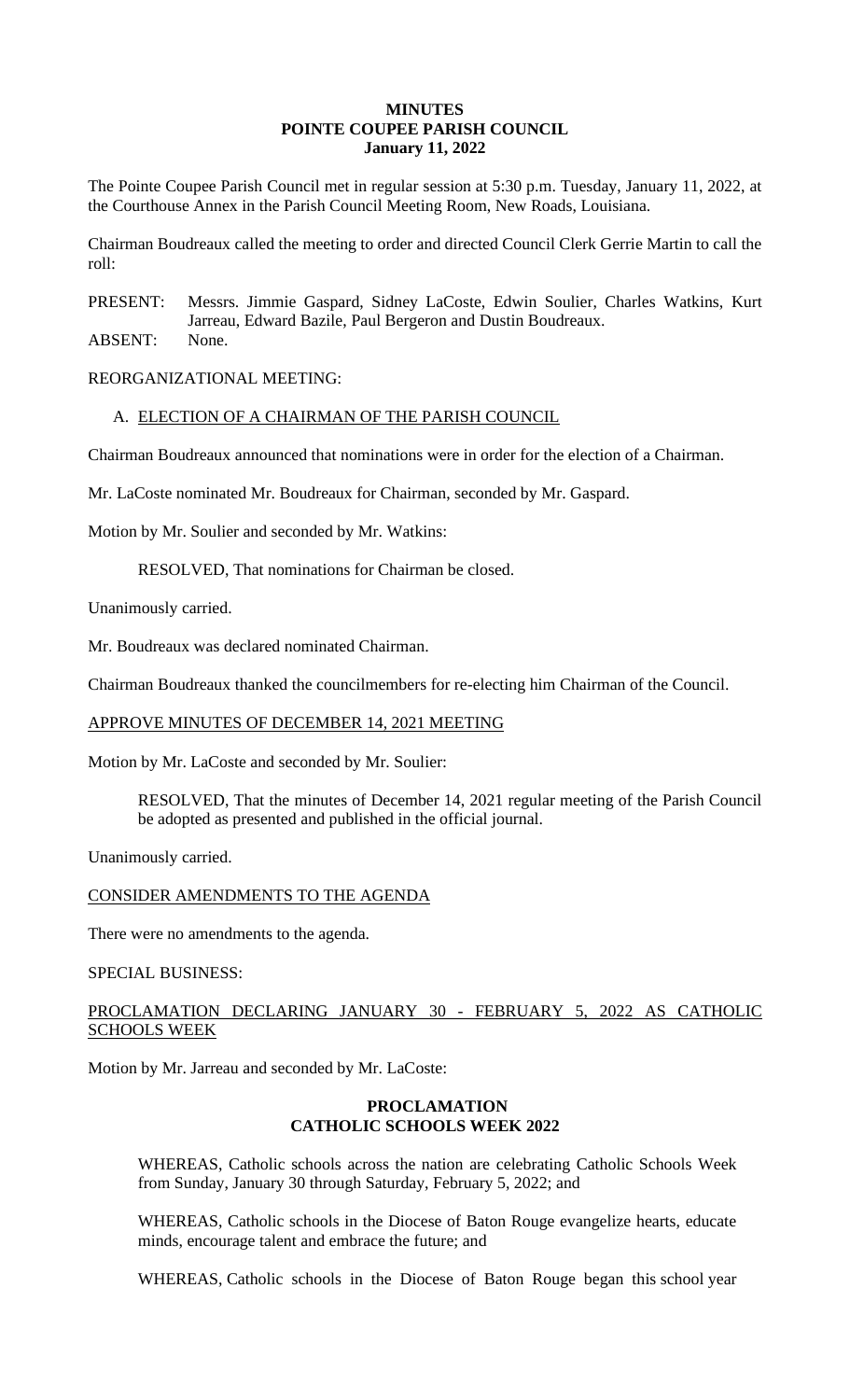on-time following safety guidelines during the COVID-19 pandemic; and

WHEREAS, Catholic schools recognize the role of parents as the primary educators of their children, successfully involve parents and communities in support of schools, and encourage local creativity and excellence in education; and

WHEREAS, Catholic schools are committed to reaching out to all children regardless of heritage, religion, race or economic status and, indeed, have made this commitment part of their mission; and

WHEREAS, the Catholic schools of Louisiana, and indeed of the entire nation, have traditionally provided outstanding education to those attending them, thus contributing to the welfare of the community; and

WHEREAS, by providing quality education for thousands of students each year in our state, Catholic schools have helped relieve the financial burden placed on the public school system of Louisiana; and

WHEREAS, Catholic schools have trained many of the fine leaders of the Catholic Church and civic community, the state and the nation; and

WHEREAS, Catholic schools encourage the understanding that character is not measured by wealth or prominence but by integrity, compassion and concern for others; and

WHEREAS, both the Catholic community and all citizens of the city, parish and nation can share in the success achieved by the Catholic system of schools during the many years of service, while remaining confident in its lasting endurance.

NOW, THEREFORE, I, DUSTIN BOUDREAUX, Chairman of the Pointe Coupee Parish Council, by virtue of the authority vested in me by the Parish of Pointe Coupee and the State of Louisiana, do hereby proclaim January 30 - February 5, 2022 as **CATHOLIC SCHOOLS WEEK** in Pointe Coupee Parish and urge all citizens to join us in recognizing the Catholic schools in our community.

Unanimously carried.

# PROCLAMATION DECLARING JANUARY 15, 2022 AS JULIET TAYLOR WILLIAMS DAY

Motion by Mr. Gaspard and seconded by Mr. Watkins:

### **PROCLAMATION JULIET TAYLOR WILLIAMS DAY**

WHEREAS, God in His infinite wisdom has called to his eternal reward Mrs. Juliet Taylor Williams; and

WHEREAS, Mrs. Juliet Taylor Williams has rendered innumerable public service to the Parish and the State of Louisiana, and to the people as a whole; and

WHEREAS, Mrs. Juliet Taylor Williams served as the first African American female Police Juror of District 1, Parish of Pointe Coupee for 12 years from January 1, 1996 through December 31, 2007; and

WHEREAS, she will be remembered for her many accomplishments, the many lives she has touched, and the contributions and accolades she gave to Pointe Coupee Parish.

NOW, THEREFORE, I, DUSTIN BOUDREAUX, Chairman of the Pointe Coupee Parish Council, do hereby proclaim **Saturday, January 15, 2022** as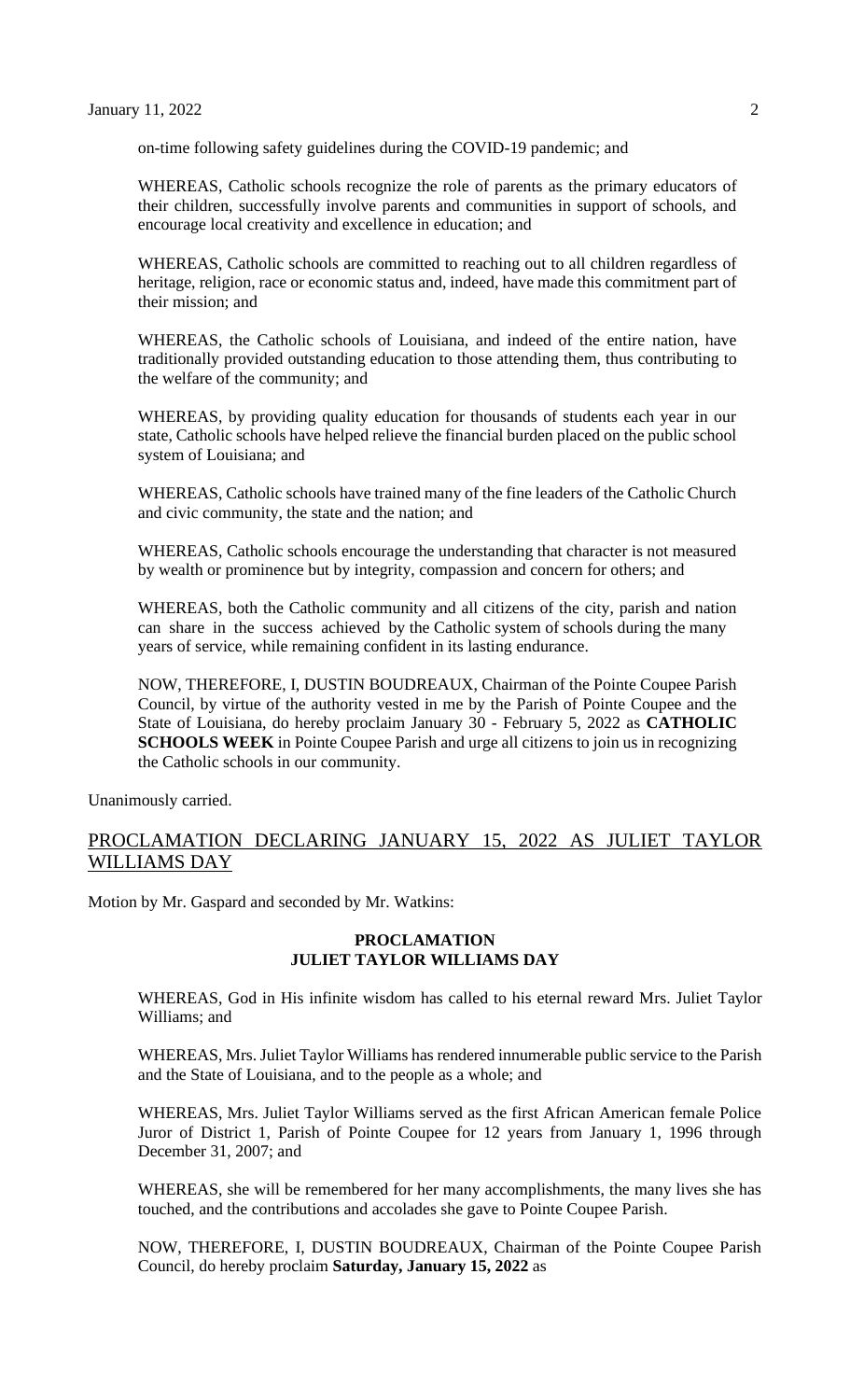### **JULIET TAYLOR WILLIAMS DAY**

in Pointe Coupee Parish and do hereby encourage all citizens to remember the mission of this noble humanitarian, and to participate in activities and ceremonies celebrating thereof.

Unanimously carried.

#### PARISH PRESIDENT'S REPORT

Parish President Major Thibaut gave an update on the parish finances, including a monthly budget to actual comparison on the general, special revenue, capital projects, and enterprise funds; advertising for utility service worker and animal services assistant; Johnson Bayou pumping station; ARPA Funds; and report received from LA DOTD of proposed state roads being overlayed in the parish. In closing, he responded to questions from the council.

### PUBLIC COMMENTS ON AGENDA ITEMS

Messrs. Cliff LaCour and Price Gay waived their public comments until the agenda item is discussed.

#### APPOINTMENTS OF MEMBERS TO BOARDS, COMMITTEES & COMMISSIONS

Motion by Mr. Bergeron and seconded by Mr. LaCoste:

RESOLVED, That Mr. Keith Davidson be reappointed a member of the Pointe Coupee Parish Communications District (E-911) for a four-year term; and be it

RESOLVED further, That Messrs. Ashley Bonds (one-year term) and Ray Jarreau (two-year term) be reappointed members of the Pointe Coupee Parish Waterworks District No. 1 Board; and be it

RESOLVED further, That Messrs. Marvin Losavio (four-year term) and Mark Major (one-year term) be reappointed members of the Pointe Coupee Parish Waterworks District No. 2 Board.

Unanimously carried.

Motion by Mr. Bergeron and seconded by Mr. Gaspard:

RESOLVED, That Mr. Wade O'Neal be reappointed a member of the Pointe Coupee Parish Air Park Commission for a five-year term.

Unanimously carried.

Motion by Mr. LaCoste and seconded by Mr. Gaspard:

RESOLVED, That Dr. Donald Doucet and Mr. Anthony Hurst, Sr., be reappointed, and Mmes Brenda Goode and Janet Vosburg be appointed members of the Pointe Coupee Health Services District No. 1 Board for a six-year term.

Unanimously carried.

PUBLIC HEARING ON AN INTRODUCED PROPOSED ORDINANCE TO ENACT CHAPTER 6, ARTICLE V OF THE POINTE COUPEE PARISH CODE OF ORDINANCES, TO PROVIDE FOR COUNCIL APPROVAL OF CERTAIN ADDITIONS, ALTERATIONS OR IMPROVEMENT TO PARISH OWNED BUILDINGS AND FACILITIES, AND THEREAFTER, DISCUSSION & CONSIDERATION OF THE ADOPTION

A hearing to obtain public input to a proposed ordinance to enact Chapter 6, Article V of the Pointe Coupee Parish Code of Ordinances, to provide for Council approval of certain additions, alterations or improvement to Parish owned buildings and facilities, and further provide with respect thereto was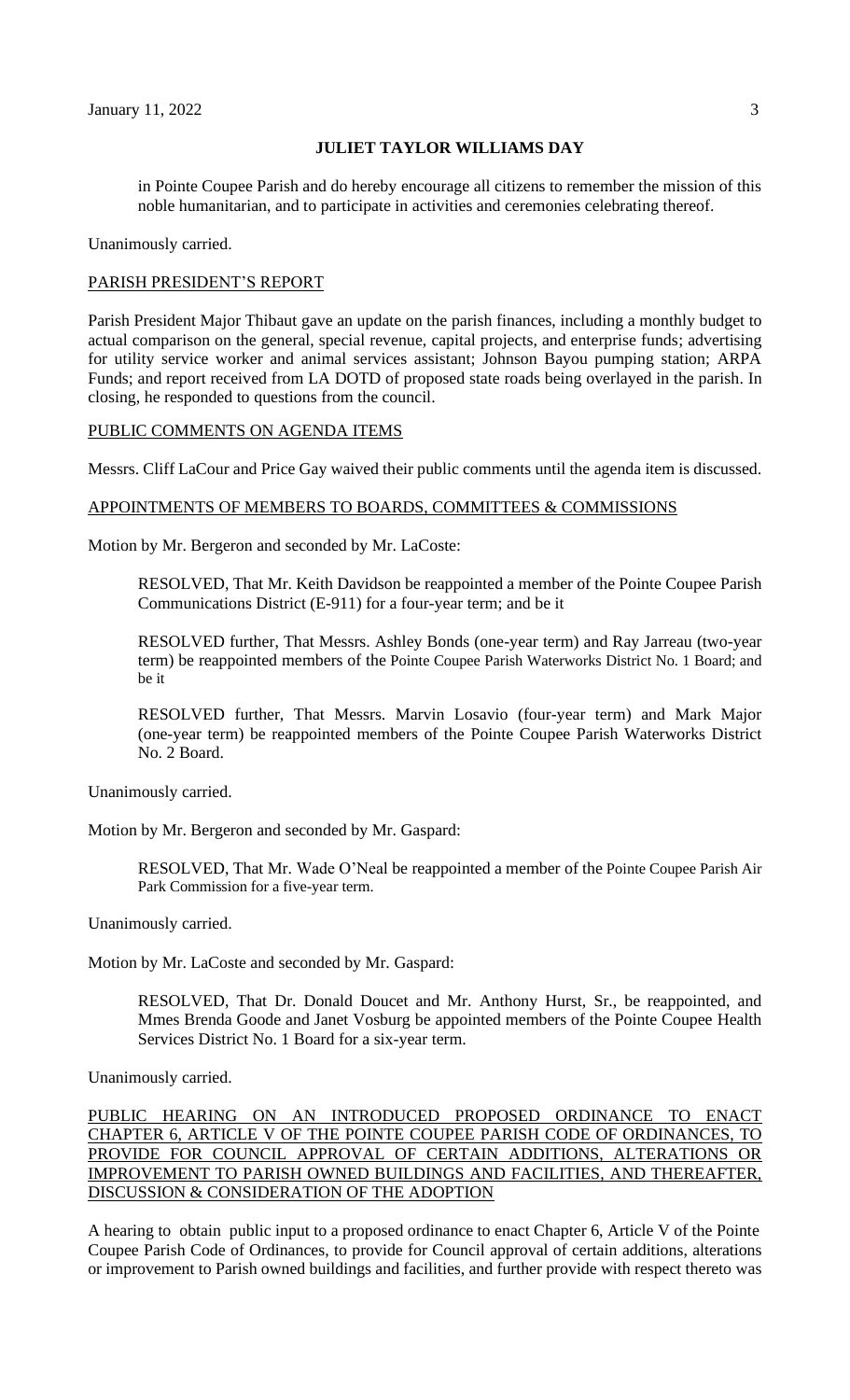January 11, 2022 4

conducted at 5:53 p.m., Tuesday, January 11, 2022 at the Parish Council Meeting Room, Courthouse Annex, 160 East Main Street, New Roads, Louisiana.

There were no objections received orally or written to the ordinance.

Motion by Mr. Bergeron and seconded by Mr. Bazile:

RESOLVED, That the Parish Council defer actions until a later date on the proposed ordinance to enact Chapter 6, Article V of the Pointe Coupee Parish Code of Ordinances, to provide for Council approval of certain additions, alterations or improvement to Parish owned buildings and facilities.

Unanimously carried.

INTRODUCTION OF ORDINANCE(S):

A PROPOSED ORDINANCE TO AMEND THE POINTE COUPEE PARISH CODE OF ORDINANCES, CREATING AND REESTABLISHING A SINGLE CONSOLIDATED BOARD TO SERVE AS THE GOVERNING AUTHORITY FOR EACH OF THE FIRE PROTECTION DISTRICTS IN EXISTENCE AND IN THE FUTURE CREATED IN POINTE COUPEE PARISH, IN ACCORDANCE WITH LRS 40:1504 (PUBLIC HEARING FEBRUARY 8, 2022).

NOTICE OF INTRODUCTION OF ORDINANCE AND PUBLIC HEARING

NOTICE IS HEREBY GIVEN that a proposed ordinance to amend the Pointe Coupee Parish Code of Ordinances, creating and reestablishing a single consolidated board to serve as the governing authority for each of the fire protection districts in existence and in the future created in Pointe Coupee Parish, in accordance with LRS 40:1504 , and otherwise provide with respect thereto has been introduced before the Pointe Coupee Parish Council, and that a public hearing will be held relative thereto at 5:30 p.m., Tuesday, February 8, 2022 at the Parish Council Meeting Room, Courthouse Annex, 160 East Main Street, New Roads, Louisiana, after which said ordinance may be considered for adoption. All interested persons are urged to attend.

Chairman Boudreaux announced for the firemen in the audience that there will be no discussion on the above introduced ordinance at the meeting today. He reported further discussion will be held at the Executive Committee meeting on January 25, 2022, and at the public hearing on February 8, 2022.

SPECIAL MATTERS TO BE CONSIDERED BY COUNCIL:

# APPEAL THE PLANNING & ZONING COMMISSION'S DENIAL OF A VARIANCE REQUEST FOR LOT WIDTH AND BUILDING SETBACKS FOR LOT SB-2 LOCATED OFF OF LA HWY. 413 (ISLAND ROAD) AT VENTRESS

Commissioner Price Gay of the Pointe Coupee Parish Planning & Zoning Commission asked the council to uphold the commission's denial of a variance request for Lot SB-2 river frontage for Derek Moreau, which is undersized as per requirement of the parish ordinance.

Attorney Cliff LaCour, representing False Riviera, LLC (neighboring property owner) explained why his client is asking the council to support the Planning & Zoning Commission's decision and deny the variance request for Mr. Moreau.

Mr. Derek Moreau appeared before the council to appeal the denial of his variance request for lot width and building setbacks for Lot SB-2 located off of Island Road at Ventress by the Pointe Coupee Parish Planning & Zoning Commission, and explained why his request should be approved.

PC Parish Planning & Zoning Commission Chairman James Beard addressed the council about the commission's denial of Mr. Moreau variance request, relative to the resubdivision of Lot SB-2 that is less than 50ft. He stated the boundary and litigation were not discussed by the commission. He gave an overview and reasons for granting certain variances on the river in the past by the new commission.